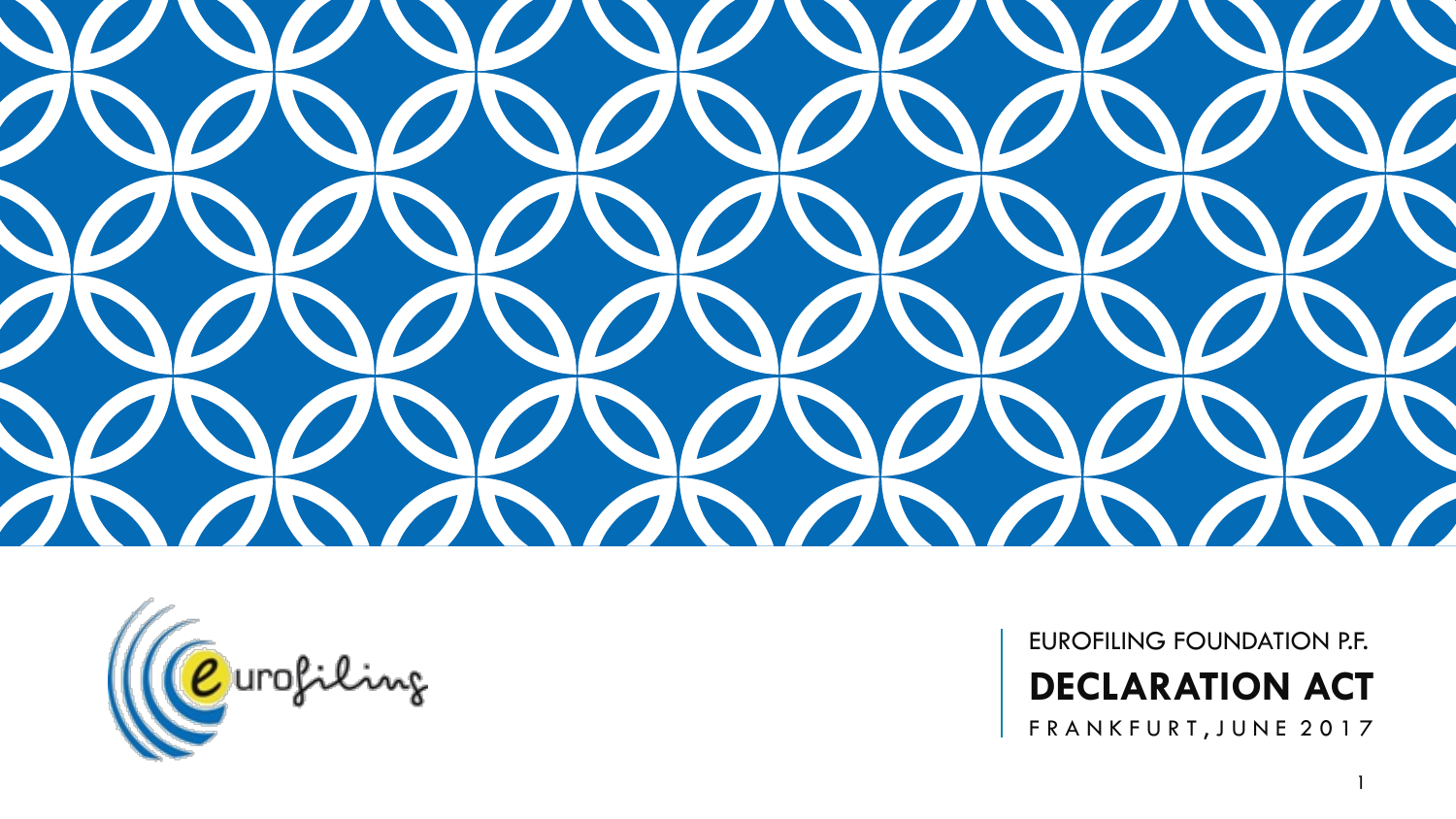

# IN THIS DOCUMENT

- **History of Eurofiling**
- **Eurofiling Mission statement**
- The Eurofiling patrimonium (eurofiling.info)
- **The reasons to create the Foundation**
- The essence of the Foundation
- Disclaimer on liability
- The text of the actual founding act (TBD)
- The choice of a domicile address (TBD)
- The initial Board presents itself (TBD)
- Declaration of support to be signed by supporters
- References

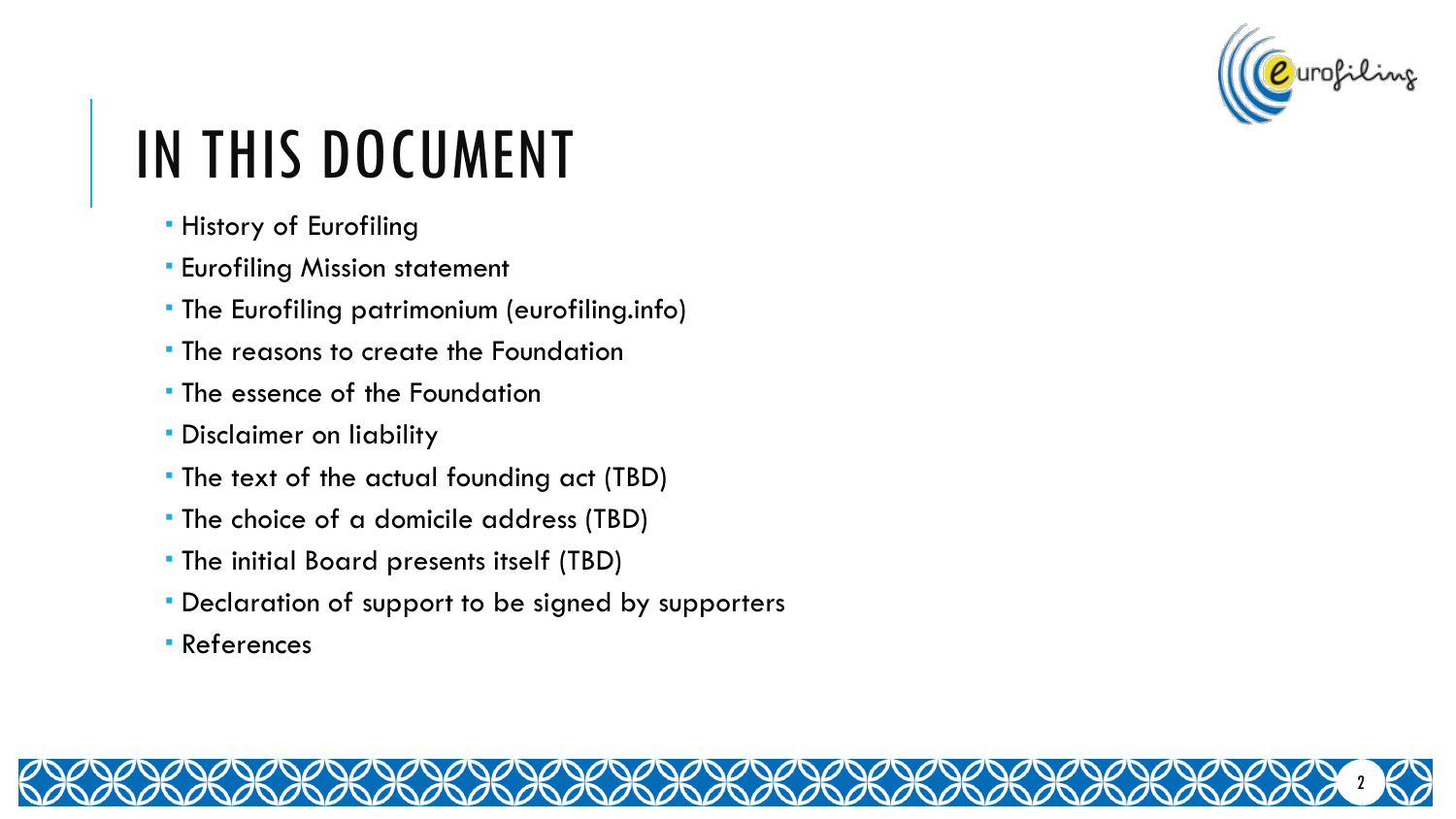### HISTORY OF THE INITIATIVE



3

2005 within the Committee of European Banking [Supervisors](http://eurofiling.info/201506/presentations/20150603WelcomeWordsEurofiling.pdf), a core [project](http://eurofiling.info/1st_workshop/presentations/CX-001COREPXBRLinvitation.pdf) team should build an IT framework for reporting under leadership of Ignacio Boixo, Banco de España.

2006 the core team selects XBRL as standard, makes the first taxonomies for COREP and FINREP and publishes it for voluntary use by National Competent Authorities, with application date 1 January 2007. Semestrials Workshops are organised, gently hosted by the NCAs.

2008 the core team transforms itself into "the Eurofiling Initiative", creating the online identity [www.eurofiling.info](http://www.eurofiling.info/) and presenting itself as an open community. Linking members starts. The membership relies on a voluntary basis of individuals, irrespective of affiliation. Employees of any supervisor, reporting entity or industry/organisation, as well as academics or any other interested people, are free to join the community.

2011 the newly formed European Authorities support the Eurofiling initiative, being now an open joint of the European Banking Authority (EBA) and the European Insurance and Operational Pensions Authority (EIOPA) in collaboration with XBRL Europe and multiple stakeholders from the public and private sector, such as financial institutions, providers & academy.

2016 The ECB, the EC's DG FISMA support the initiative, and as third of the Supervisory Authorities, ESMA joins in the light of its European Single Electronic Format (ESEF).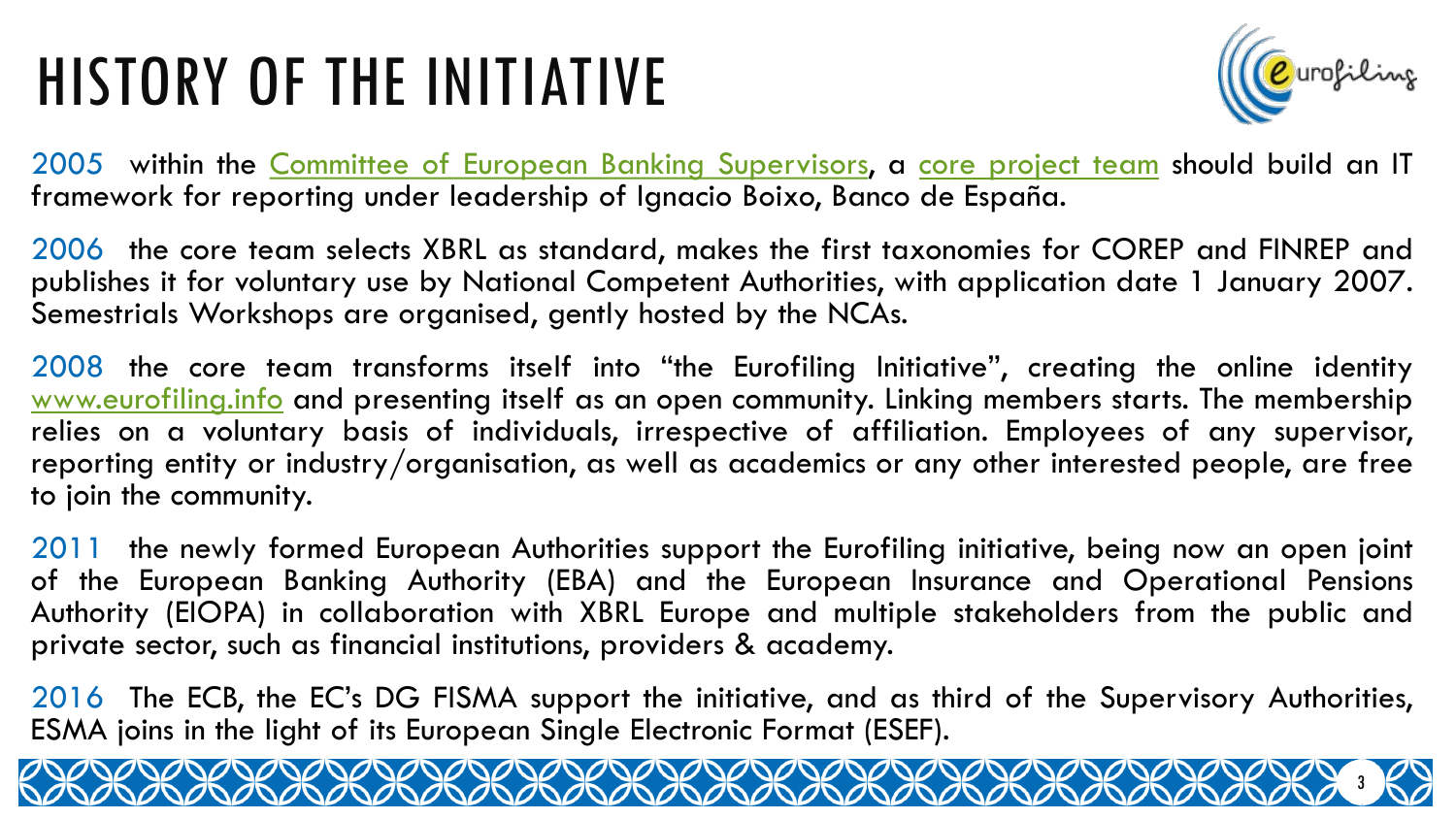

## EUROFILING MISSION STATEMENT

Eurofiling provides a collaborative environment, being since 2005 an open meeting place for Regulators, Supervisors, Entities from both the public and private sector, such as financial institutions, providers, academic and private individuals around the following central theme:

*European and National Regulatory Reporting and the financial ecosystem; improving collaboration and awareness to leverage interoperability; together.*

The topics in common adhere to interoperability in dictionaries, data point modelling, reporting standards, taxonomies, related know-how, academic research, interchange of experiences, future changes, best practices and materials for Supervisory Frameworks, such as – but not limited to CRDIV, Solvency II, etc.

The Eurofiling community consists of a virtual network of individuals embracing the same wish to share ideas and communicate, without any obligation whatsoever, without committing the institution they are affiliated to. It's a [collaborative](http://eurofiling.info/1st_workshop/1st_workshop.shtml) environment since 2005.

DARADARADARADARADARA

*"Eurofiling is a good idea," Senior Officer with EU Public Body*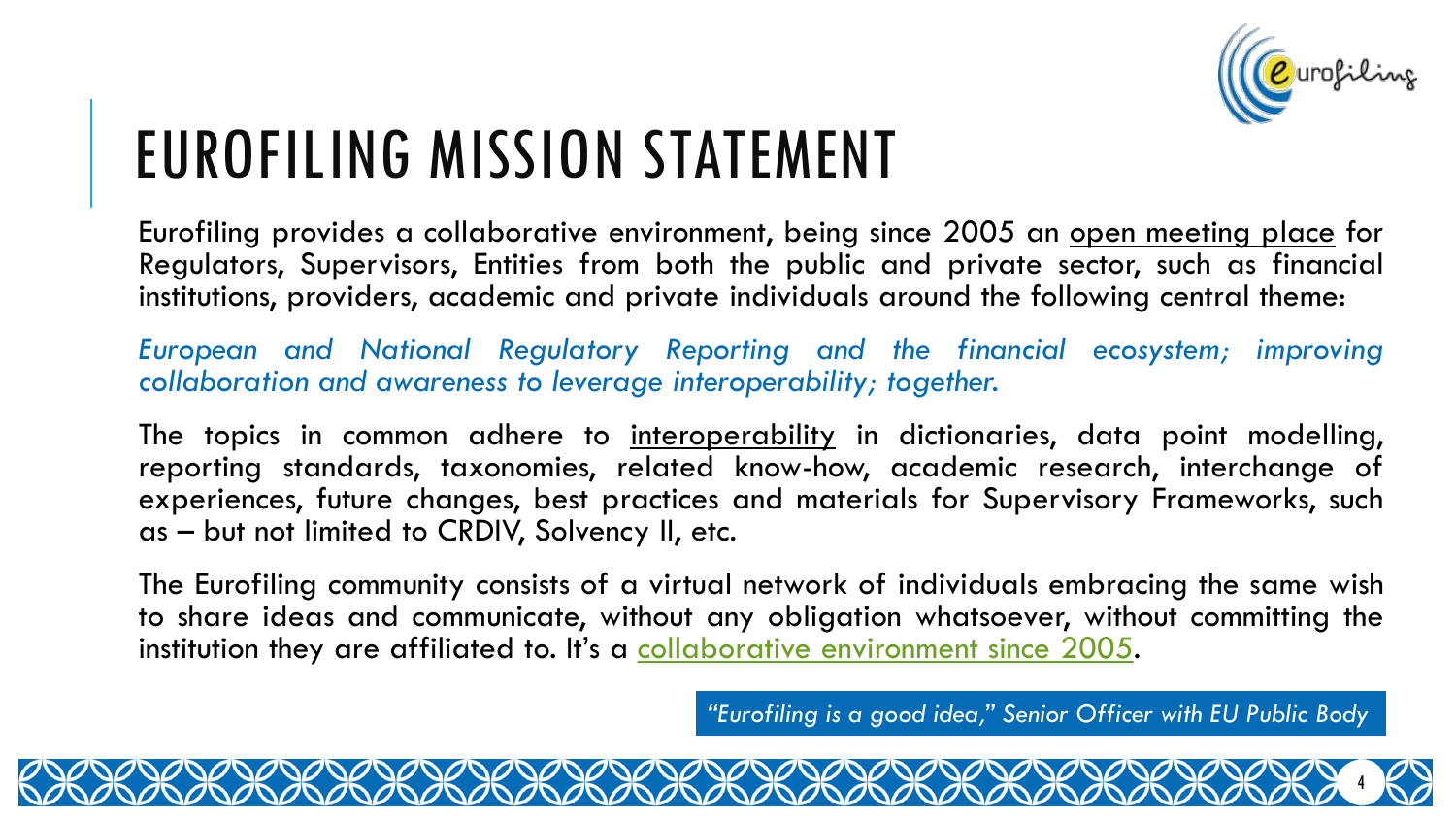

## WWW.EUROFILING.INFO, THE PATRIMONIUM

The patrimonium of Eurofiling Foundation consists of an online set of resources which are available via URL [www.eurofiling.info](http://www.eurofiling.info/) and which have been growing since 2005, containing information about technical artefacts, lessons learned, links to stakeholders, Workshop archives with presentation materials, minutes, studies, etc. etc.

The costs of hosting ( $\approx$ 200 € per year) has been and is borned generously by the XBRL Spain Association to the Eurofiling initiative.

The domain site, subdomains and content management systems have been created and are maintained by Eurofiling volunteers.



Several deliverables of the Eurofiling project have been made possible with the financial assistance of the European Union in [2009](http://eurofiling.info/documents/QuoteCEBS-XBRLSpain-2009.pdf) and [2010](http://eurofiling.info/documents/QuoteCEBS-XBRLSpain-2010.pdf)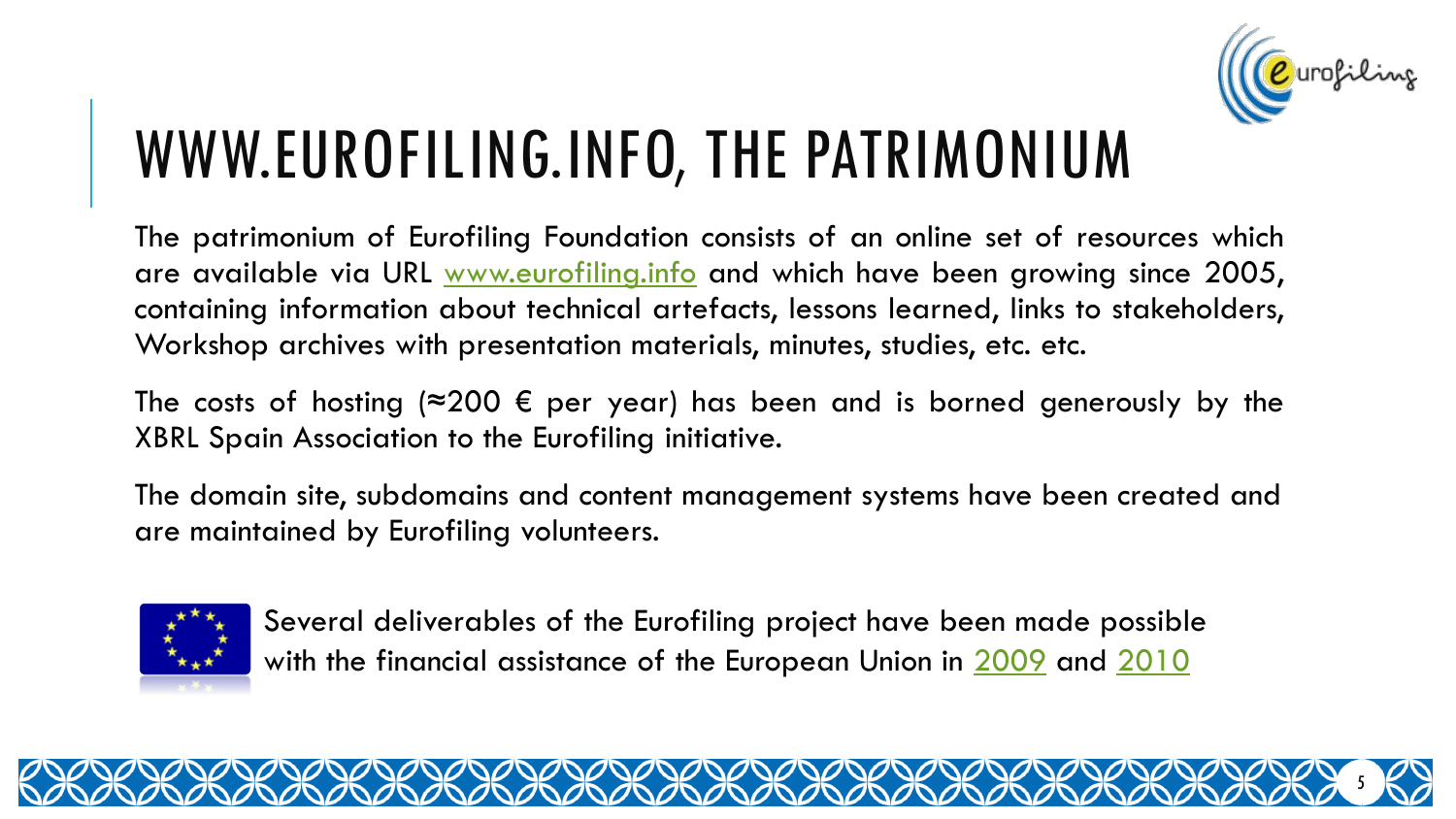

### THE EUROFILING BRAND NAME AND LOGO

The EUROFILING brand (as well as COREP and FINREP) have been registered with the European Union Intellectual Property Office as trademark under filing number 009357591 with as owner the European Banking Authority, to prevent [cybersquatting.](https://en.wikipedia.org/wiki/Cybersquatting)



<https://euipo.europa.eu/eSearch/#details/trademarks/009357591>



<mark>)</mark> urofilinz

The EUROFILING logo and yearly award carving are symbols of identity.

Both the Eurofiling brand and logo were born with financial assistance of the European Union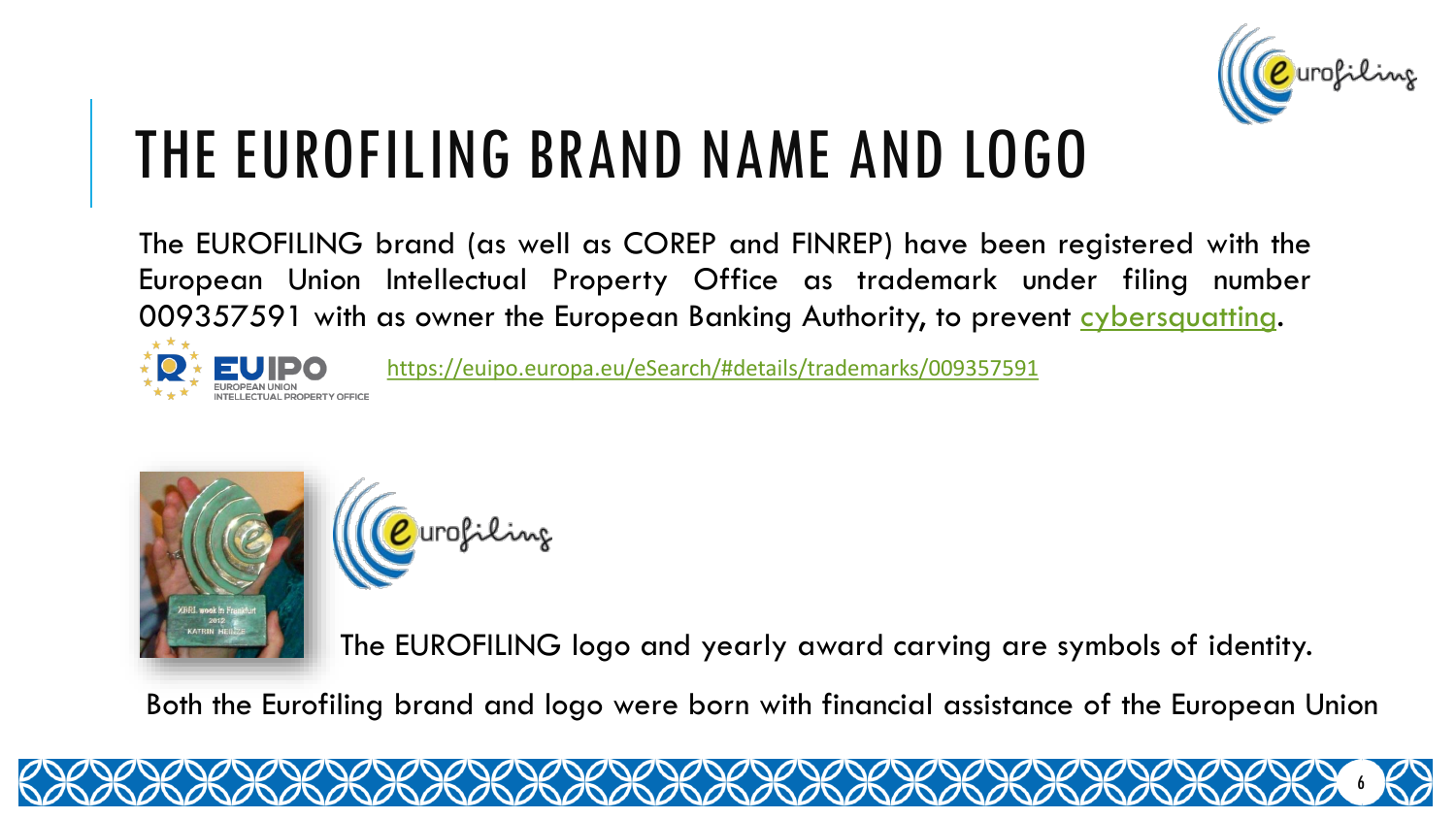

# EUROFILING CONTRIBUTIONS

- 23 Eurofiling Workshops since the kick off in 2005, and Eurofiling XBRL Weeks since 2012
- Promoting the XBRL Dimensional Specification, worldwide used now
- Delivering version 1 of COREP and FINREP dimensional taxonomies
- Being the cradle for the Methodology of Data Point Modelling
- Contributing to the Committee for European Normalization workshop on XBRL
- Hosting the Openfiling association for Open Source.
- Serving as reference for European/National Authorities and Regulators
- Hosting common XBRL resources used in European taxonomies
- Converting colleagues in friends with networking and social activities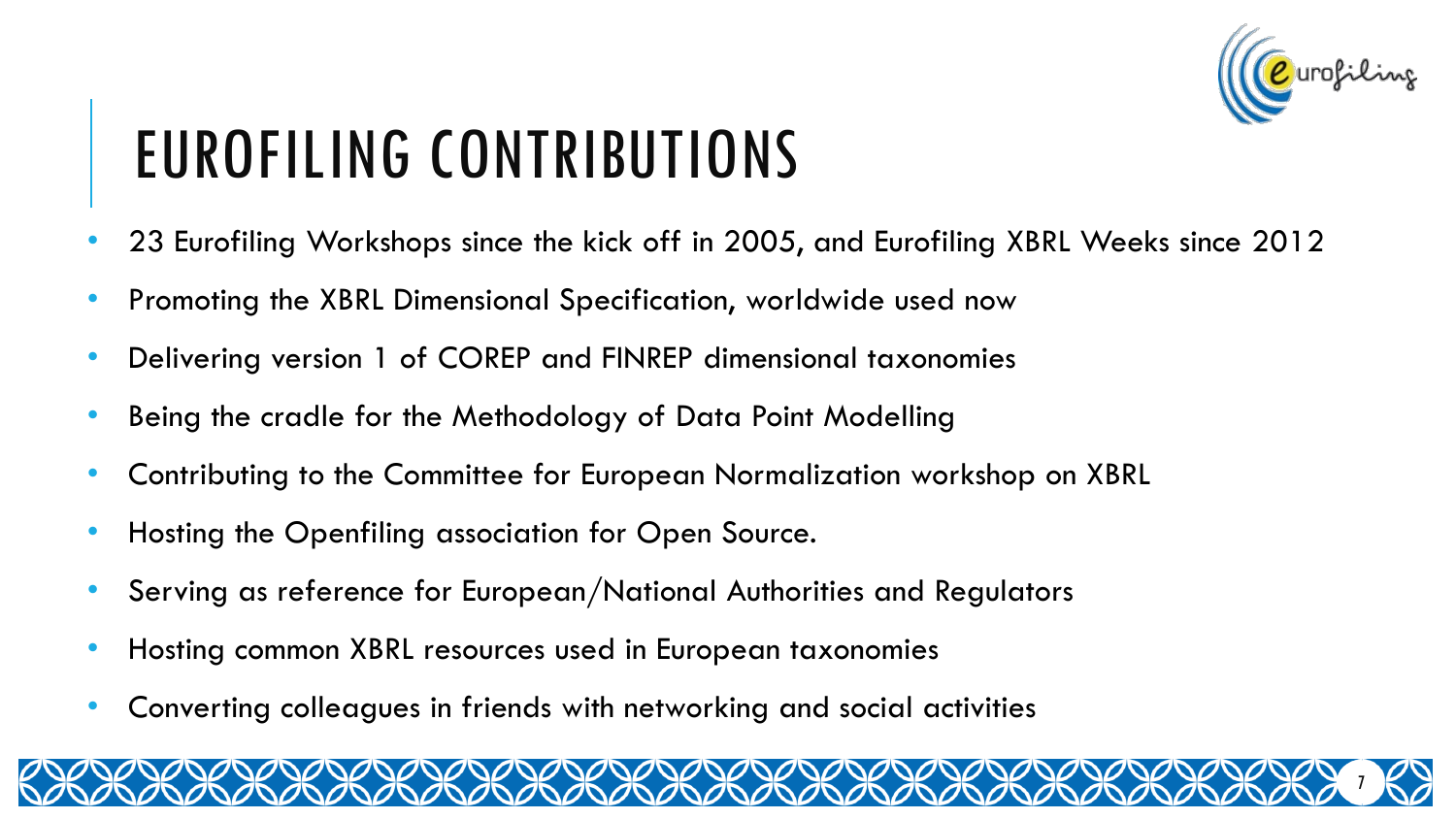

# EUROFILING DIGITAL PRESENCE

- Eurofiling portal <u>[eurofiling.info](http://eurofiling.info/portal/)</u> & minutes [minutes.eurofiling.info](http://minutes.eurofiling.info/)
- Eurofiling XBRL Week [2017.eurofiling.info](http://www.2017.eurofiling.info/) & [academy2017.openfiling.info](http://academy2017.openfiling.info/)
- Eurofiling market-proof XBRL solutions <u>[eurofiling.info/portal/xbrl-solutions](http://eurofiling.info/portal/xbrl-solutions/)</u>
- XBRL as European Standard [standards.eurofiling.info](http://standards.eurofiling.info/)
- European single electronic reporting format [standards.eurofiling.info/esma](http://standards.eurofiling.info/esma/)
- European XBRL map <u>[standards.eurofiling.info/map](http://standards.eurofiling.info/map/)</u> & wiki <u>[www.wikixbrl.info](http://www.wikixbrl.info/)</u>
- Eurofiling classic website (frozen 2015) [eurofiling.info/index.old.shtml](http://eurofiling.info/index.old.shtml)
- Eurofiling codes [codes.eurofiling.info](http://codes.eurofiling.info/) & FAQ [faq.eurofiling.info](http://faq.eurofiling.info/)
- Openfiling open source [www.openfiling.info](http://www.openfiling.info/)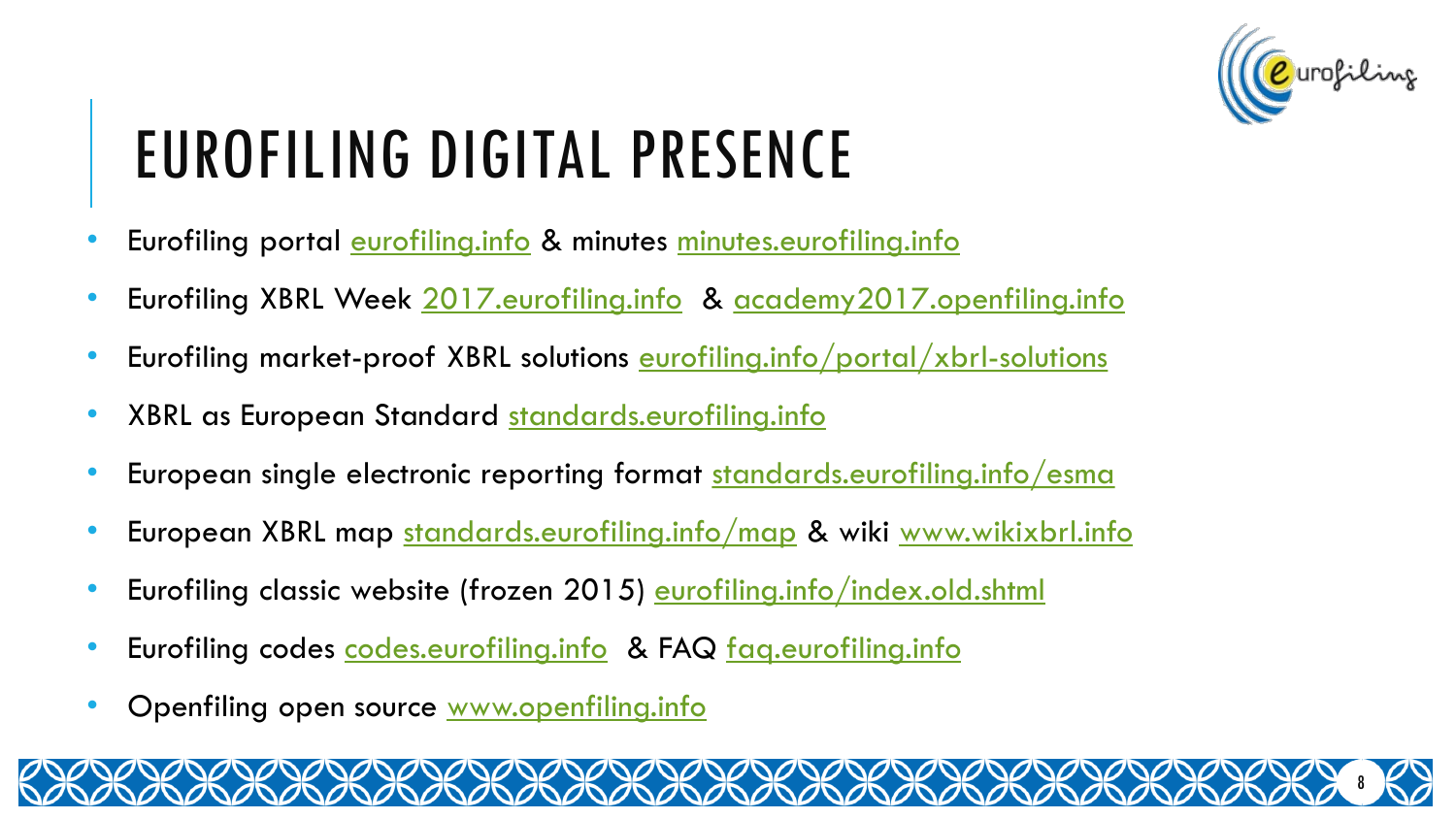

### EUROFILING AWARDS



*One of the typical activities for private foundations, according to the Belgium Law, is creating a scientific or cultural prize.*

*The Eurofiling community is awarding the contribution relevant members since 2012, the first award being for Katrin Heinze (Bundesbank).*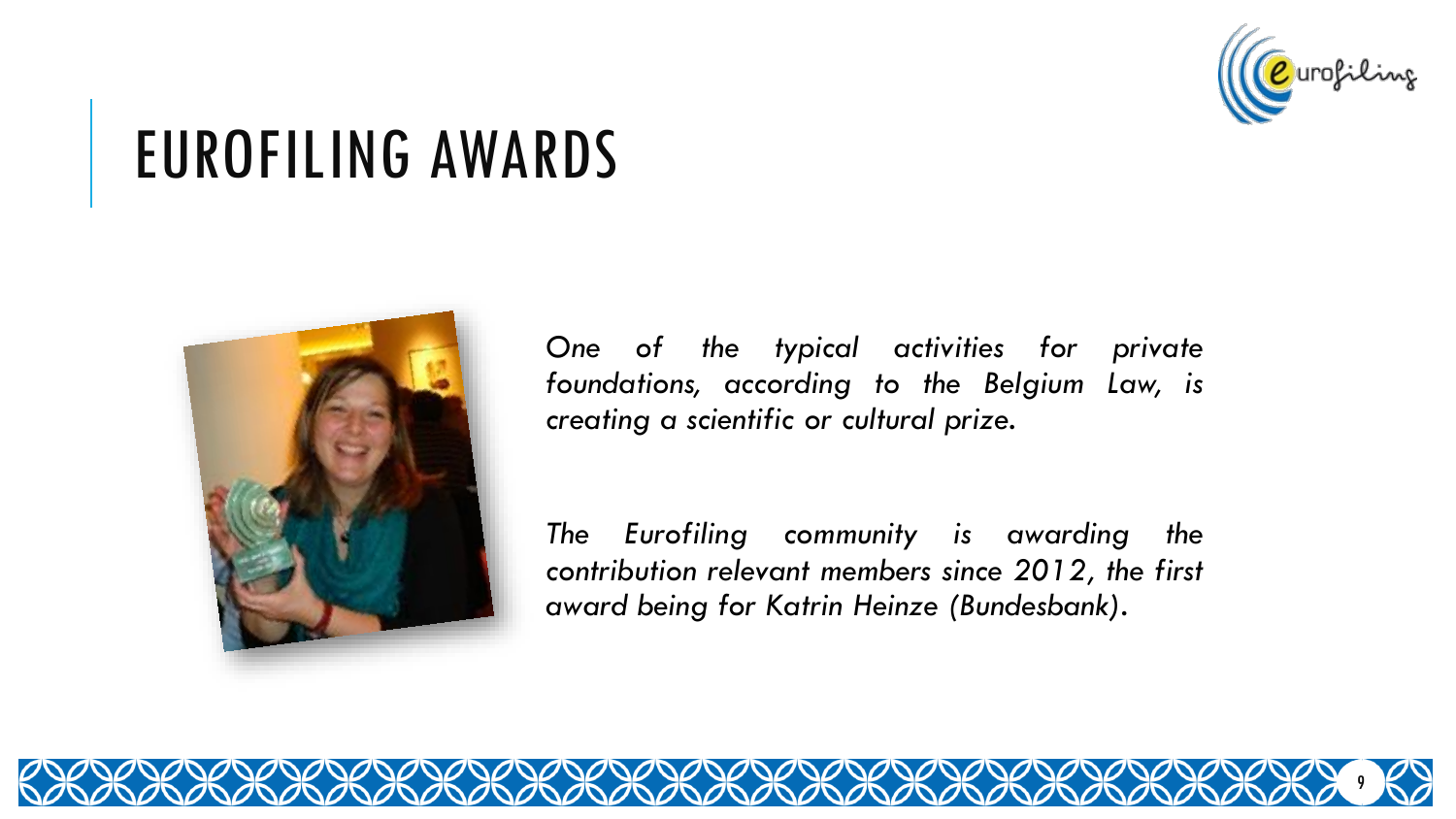

## RATIONALE BEHIND THE FOUNDATION

Eurofiling has existed for more than a decade with no legal substance, depending for its continuity entirely on the volunteership of a handful of individuals.

In order to preserve the work from many volunteers during all these years, its time to assure the legacy and continuity into a legal person which has a legal structure meant for this purpose.

Let's safeguard the patrimonium within a private foundation.

More, with the growing number of stakeholders from the Regulatory community, it has become relevant to create an identity which can be formally addressed, yet maintaining simple and horizontal approach.

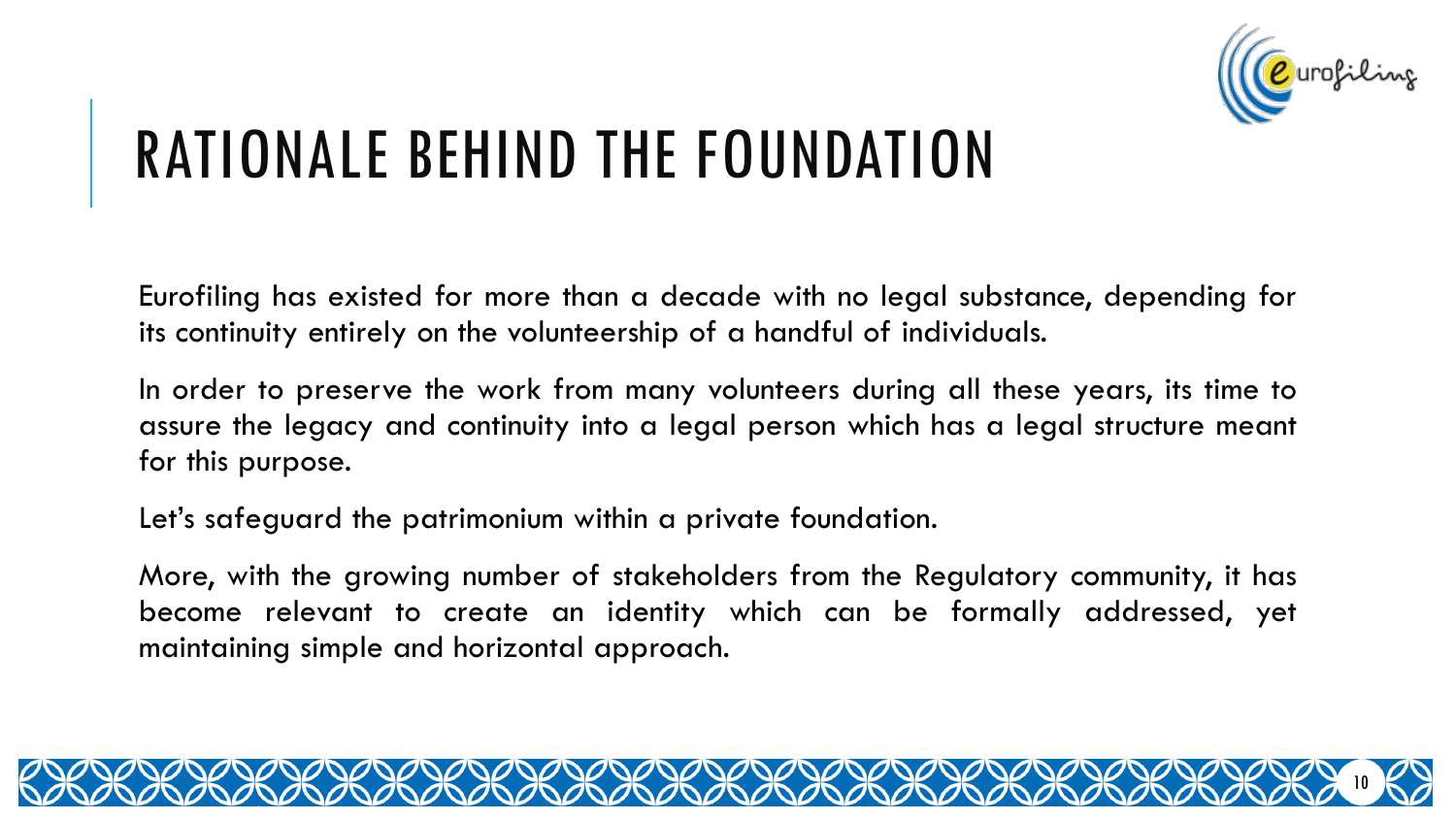

# EUROFILING FOUNDATION IN SHORT

Eurofiling Foundation is a private foundation (p.f.) with legal substance [in the making]. It will be founded by Notary act according to Belgian Law, based on the:

#### **Signed Declaration of Support by Founder Trustees**



This private foundation has no material assets. The patrimonium is entirely immaterial and is available via URL [eurofiling.info](http://eurofiling.info/) and safeguarded by volunteers. There is no revenue or membership fees, there are no costs. There is no accounting and there is no treasurer.

A private foundation is not a membership [organisation](http://localknowledge.be/services-2/ngo/set-up-a-private-foundation/) so there is no general assembly nor are there any members to service. It is governed by a Board of Directors, i.e. being easier to manage on a day-to-day basis.

Founder Trustees are Eurofiling Community members signing the Declaration of Support, nominating the initial Board and appearing in the Eurofiling website\* . Founder Trustees will be consulted by the Board when co-opting new Directors.

DADADADADADADAD

<sup>\*</sup> eg. initial [supporters](http://eurofiling.info/about_us/supporters.shtml) in 2005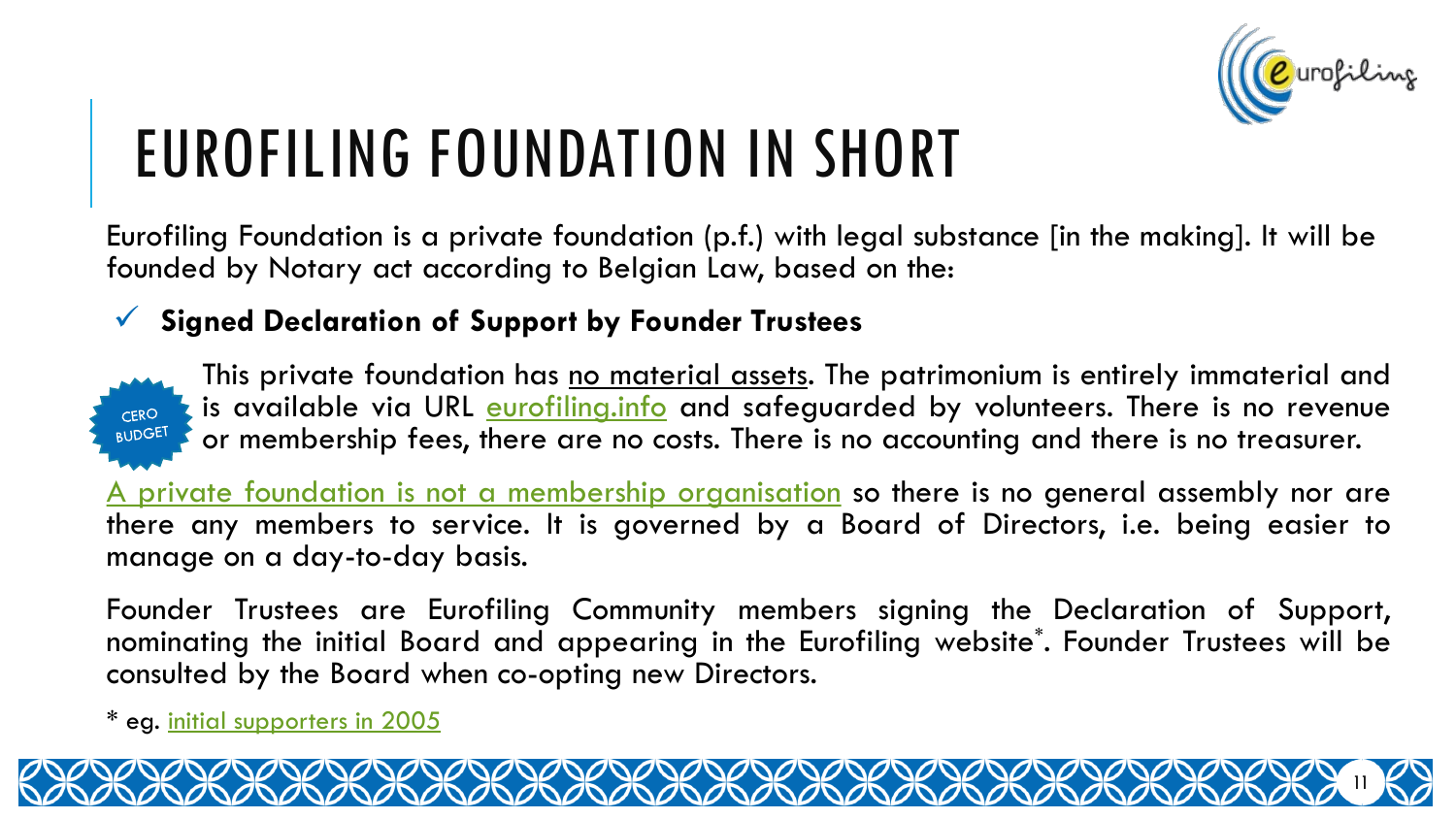

#### DISCLAIMER

Eurofiling Foundation p.f. will assume no responsibility for any damages incurred by attendances at events, which are organised by Eurofiling. The attendance is at no cost, voluntary, and will in no way hold the aforementioned responsible for any claim arising from your attendance thereat.

Eurofiling Foundation p.f. will assume no responsibility for any written statement on its website or materials produced, as all information is free to the public and has been compiled by its volunteers without remuneration and for gentle information only.

More information is available at <http://eurofiling.info/legal.shtml>

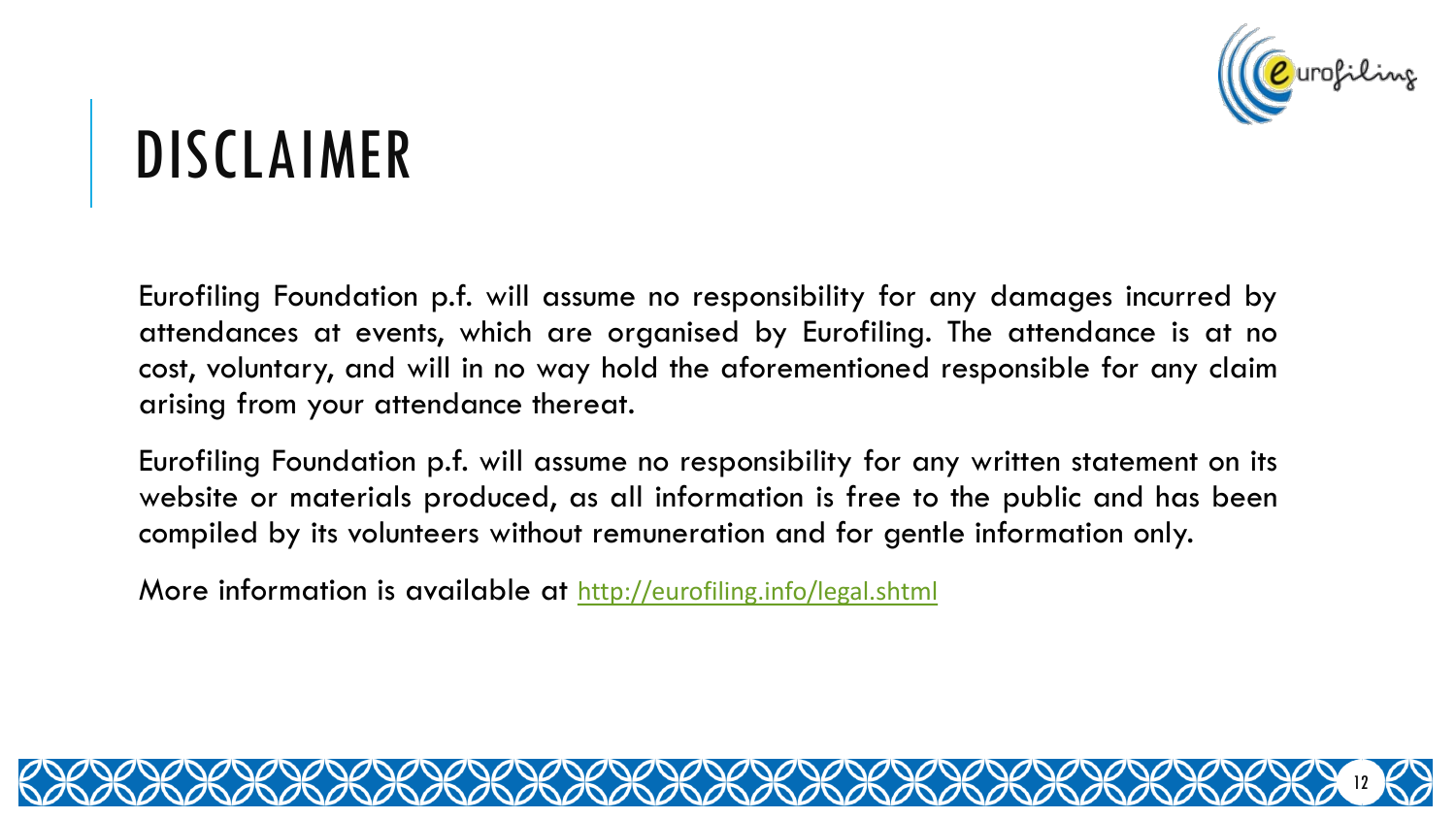

- with my peers gathered in the Eurofiling community,
- $\mathbf{\hat{B}}$  in order to preserve the work which has been done for more than a decade,
- while meeting and understanding each other in neutral space adds value,
- without committing my institution or company to anything,



I subscribe the mission statment of Eurofiling

I immaterially support Eurofiling Foundation p.f.

The opinions expressed by the Supporter are those of the author and do not necessarily reflect the official opinion of the institution or body he or she is affiliated to. Neither the aforementioned institution or body nor any person acting on their behalf may be held responsible for the use which may be made of the information contained therein.

Supporter Eurofiling Foundation p.f.

13

................................................................